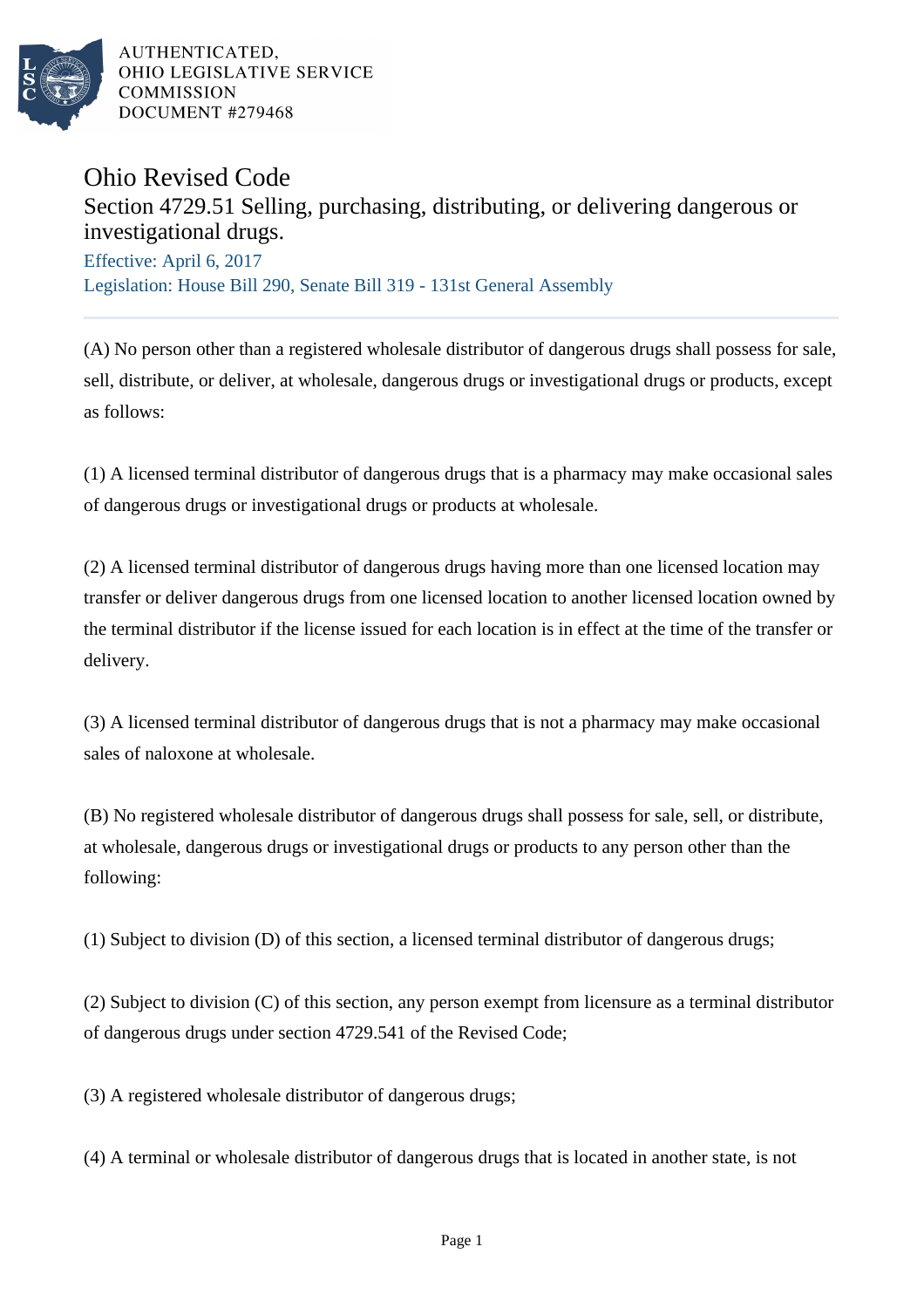

engaged in the sale of dangerous drugs within this state, and is actively licensed to engage in the sale of dangerous drugs by the state in which the distributor conducts business.

(C) No registered wholesale distributor of dangerous drugs shall possess for sale, sell, or distribute, at wholesale, dangerous drugs or investigational drugs or products to either of the following:

(1) A prescriber who is employed by either of the following:

(a) A pain management clinic that is not licensed as a terminal distributor of dangerous drugs with a pain management clinic classification issued under section 4729.552 of the Revised Code;

(b) A facility, clinic, or other location that provides office-based opioid treatment but is not licensed as a terminal distributor of dangerous drugs with an office-based opioid treatment classification issued under section 4729.553 of the Revised Code if such a license is required by that section.

(2) A business entity described in division (A)(2) or (3) of section 4729.541 of the Revised Code that is, or is operating, either of the following:

(a) A pain management clinic without a license as a terminal distributor of dangerous drugs with a pain management clinic classification issued under section 4729.552 of the Revised Code;

(b) A facility, clinic, or other location that provides office-based opioid treatment without a license as a terminal distributor of dangerous drugs with an office-based opioid treatment classification issued under section 4729.553 of the Revised Code if such a license is required by that section.

(D) No registered wholesale distributor of dangerous drugs shall possess dangerous drugs or investigational drugs or products for sale at wholesale, or sell or distribute such drugs at wholesale, to a licensed terminal distributor of dangerous drugs, except as follows:

(1) In the case of a terminal distributor with a category I license, only dangerous drugs described in category I, as defined in division (A)(1) of section 4729.54 of the Revised Code;

(2) In the case of a terminal distributor with a category II license, only dangerous drugs described in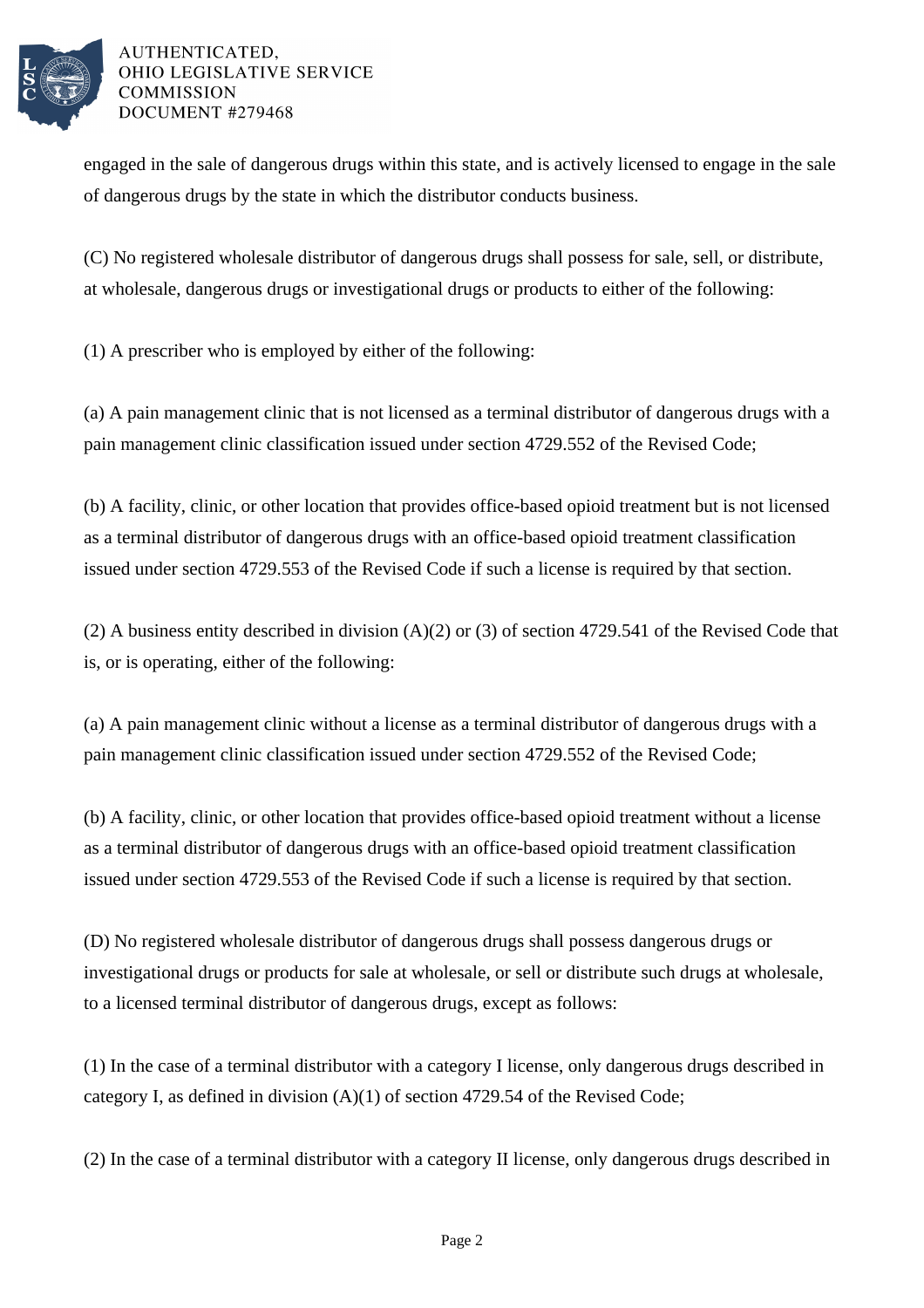

category I and category II, as defined in divisions  $(A)(1)$  and  $(2)$  of section 4729.54 of the Revised Code;

(3) In the case of a terminal distributor with a category III license, dangerous drugs described in category I, category II, and category III, as defined in divisions (A)(1), (2), and (3) of section 4729.54 of the Revised Code;

(4) In the case of a terminal distributor with a limited category I, II, or III license, only the dangerous drugs specified in the certificate furnished by the terminal distributor in accordance with section 4729.60 of the Revised Code.

(E)(1) Except as provided in division (E)(2) of this section, no person shall do any of the following:

(a) Sell or distribute, at retail, dangerous drugs;

(b) Possess for sale, at retail, dangerous drugs;

(c) Possess dangerous drugs.

 $(2)(a)$  Divisions  $(E)(1)(a)$ ,  $(b)$ , and  $(c)$  of this section do not apply to any of the following:

(i) A licensed terminal distributor of dangerous drugs;

(ii) A person who possesses, or possesses for sale or sells, at retail, a dangerous drug in accordance with Chapters 3719., 4715., 4723., 4725., 4729., 4730., 4731., and 4741. of the Revised Code;

(iii) Any of the persons identified in divisions  $(A)(1)$  to  $(5)$  and  $(13)$  of section 4729.541 of the Revised Code, but only to the extent specified in that section.

(b) Division  $(E)(1)(c)$  of this section does not apply to any of the following:

(i) A registered wholesale distributor of dangerous drugs;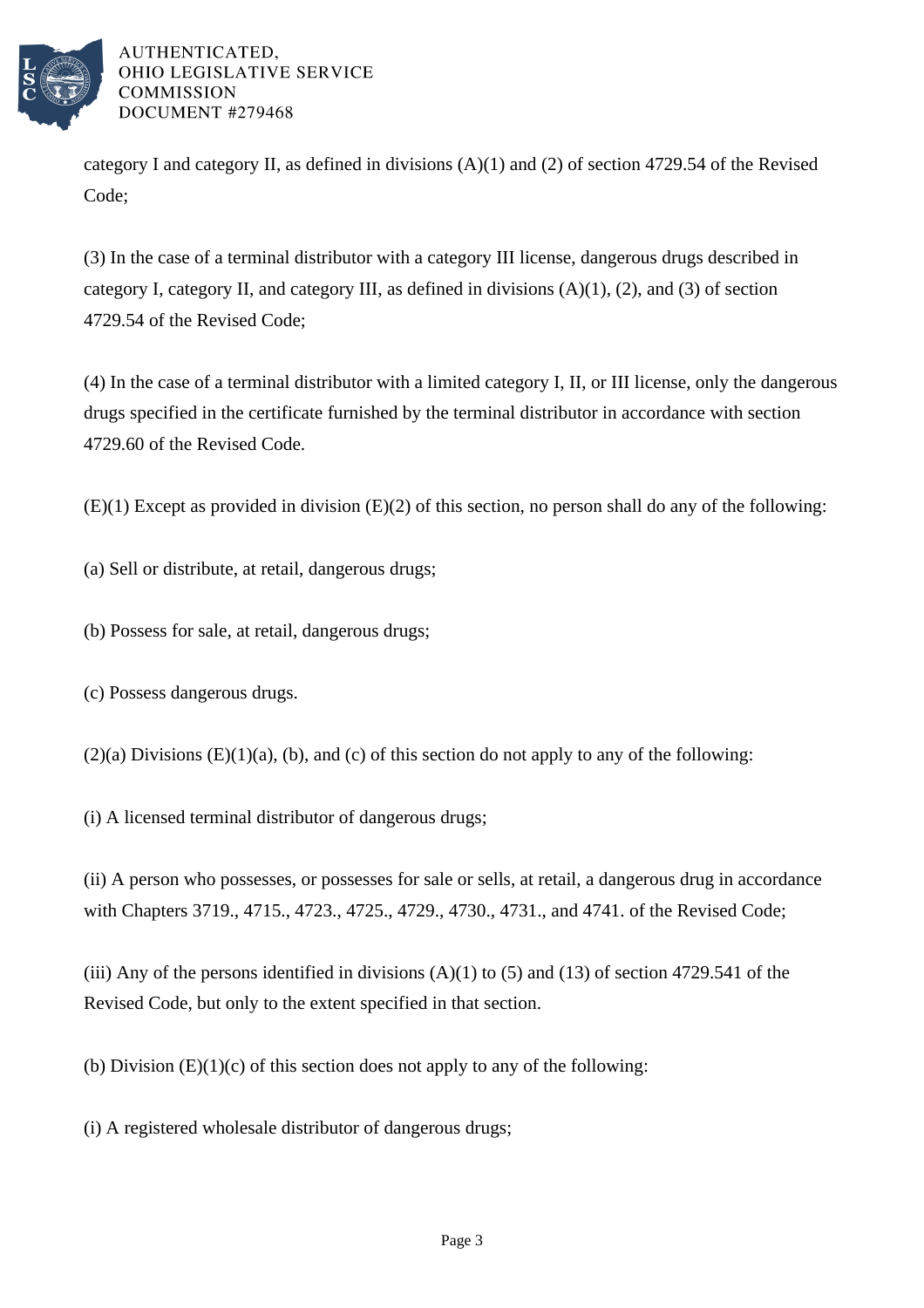

(ii) Any of the persons identified in divisions  $(A)(6)$  to (12) of section 4729.541 of the Revised Code, but only to the extent specified in that section.

(F) No licensed terminal distributor of dangerous drugs or person that is exempt from licensure under section 4729.541 of the Revised Code shall purchase dangerous drugs or investigational drugs or products from any person other than a registered wholesale distributor of dangerous drugs, except as follows:

(1) A licensed terminal distributor of dangerous drugs or person that is exempt from licensure under section 4729.541 of the Revised Code may make occasional purchases of dangerous drugs or investigational drugs or products that are sold in accordance with division  $(A)(1)$  or  $(3)$  of this section.

(2) A licensed terminal distributor of dangerous drugs having more than one licensed location may transfer or deliver dangerous drugs or investigational drugs or products from one licensed location to another licensed location if the license issued for each location is in effect at the time of the transfer or delivery.

(G) No licensed terminal distributor of dangerous drugs shall engage in the retail sale or other distribution of dangerous drugs or investigational drugs or products or maintain possession, custody, or control of dangerous drugs or investigational drugs or products for any purpose other than the distributor's personal use or consumption, at any establishment or place other than that or those described in the license issued by the state board of pharmacy to such terminal distributor.

(H) Nothing in this section shall be construed to interfere with the performance of official duties by any law enforcement official authorized by municipal, county, state, or federal law to collect samples of any drug, regardless of its nature or in whose possession it may be.

(I) Notwithstanding anything to the contrary in this section, the board of education of a city, local, exempted village, or joint vocational school district may distribute epinephrine autoinjectors for use in accordance with section 3313.7110 of the Revised Code and may distribute inhalers for use in accordance with section 3313.7113 of the Revised Code.